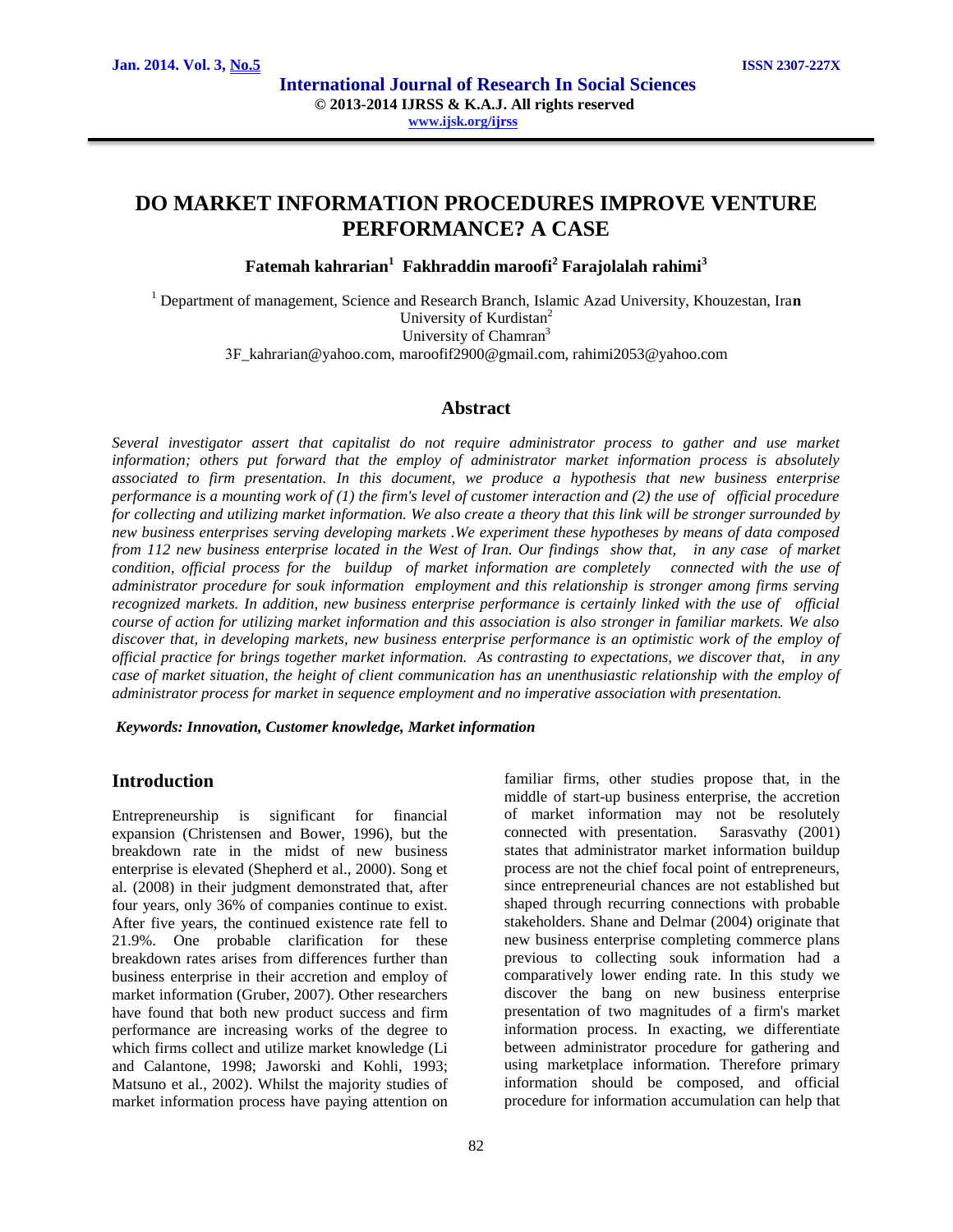accumulation efforts are both extensive and opportune. On the other hand, the procedure of collecting information does not in and of itself ensure that the collected in order will be used. For the reason that collected information is frequently ignored by decision makers, official process for information services can increase the number of decision alternatives measured, enlarge the set of information used to evaluate those alternatives, and encourage managers to develop a more extensive understanding of the indirect suggestion of that information. Our research is rare in several ways. First, different prior research on market information process in diminutive and medium-size firms (Mohan-Neill, 1995; Keh et al., 2007), we hub clearly on new business enterprise. As a consequence, our analysis creates important feeling into the role within entrepreneurial start-ups of procedure for collecting and using market information. Second, these studies of market information procedure have not distinguished amid official and in official market. Third, recent research shows that regular interaction with customers has a positive impact on new product presentation (Joshi and Sharma, 2004; De Luca and Atuahene-Gima, 2007) information procedure which in turn be supposed to bang new venture performance. In this document we put together this research run with the market information process work by estimation whether customer interaction and the administrator use of market information process are dissimilar constructs that have an effect on new venture success. Fourth, several authors ( Jaworski and Kohli, 1993; Kirca et al., 2005) have generate a hypothesis that increases in market uncertainty increase the need for market information. In this paper we extend this procedure of conclusions by claiming that both customer interaction and official market information procedure have greater value for firms inflowing a market in which client preferences are not well familiar but are still growing. Our examination is known on data composed from 112 West of Iran new ventures, and show that, in any case of whether a market is recognized or emergent, (1) official procedure for the accumulation of market information are positively connected with the use of official procedure for market information employment and (2) Official procedure for market information employment are positively connected with firm performance. Furthermore, equally these associations are stronger in familiar markets than in developing markets. We also discover that, in developing markets, the employ of official process for collecting market information is absolutely associated with firm presentation. As opposed to

expectations, we find that, in both documented and developing markets, the level of client interaction has a negative association with the use of administrative process for market information service and no significant bang on presentation. Moorman (1995) in her empirical work, she found that both forms of information employment directly affect new product performance. Similarly, Ottum and Moore (1997) found that new product achievement is most intimately connected to information use. Keh et al. (2007) established that information use had a straight bang on the Performance of diminutive- and mediumsized firms, whilst information obtained circuitously affected performance through its impact on information service. Existing studies of market information procedure have not distinguished amid official and information market information procedure. According to these studies of deliberate planning in diminutive firms we propose that administrative market information process may have worth for new business enterprise. Castrogiovanni (1996) claimed that official planning procedure motivate learning, increase venture efficiency, and improve coordination. In addition, official plans can help entrepreneurs clarify goals and objectives and improve their analysis of complex activities (Shane and Delmar, 2004). In a meta-analysis of preparation procedure in diminutive firms, Schwenk and Shrader (1993) originated that official strategic setting up has an optimistic bang on firm performance. Coviello et al. (2000) reported that managers in diminutive firms believed their firms would profit from the employ of official planning procedure. However, they did not examine the association amid official marketing procedure and performance. While the market orientation work has stressed the process a firm uses to gather market information, an associated flow of study has focused on process planned to bring together information about clientele (Campbell, 2003; Li and Calantone, 1998). Li and Calantone (1998) defined a firm's customer knowledge ability as procedure planned to create, structure, and organize knowledge about customers. Their work shows that the level of customer knowledge has a positive effect on new product advantage. Similarly, Joshi and Sharma (2004) found a positive association amid client information development and new product performance. De Luca and Atuahene-Gima (2007) found that product innovation is an optimistic labor of customer knowledge. These findings are dependable with findings in the entrepreneurship labor regarding the value of client interaction. Chrisman et al. (2005) found that the obvious and implicit knowledge created through client contact has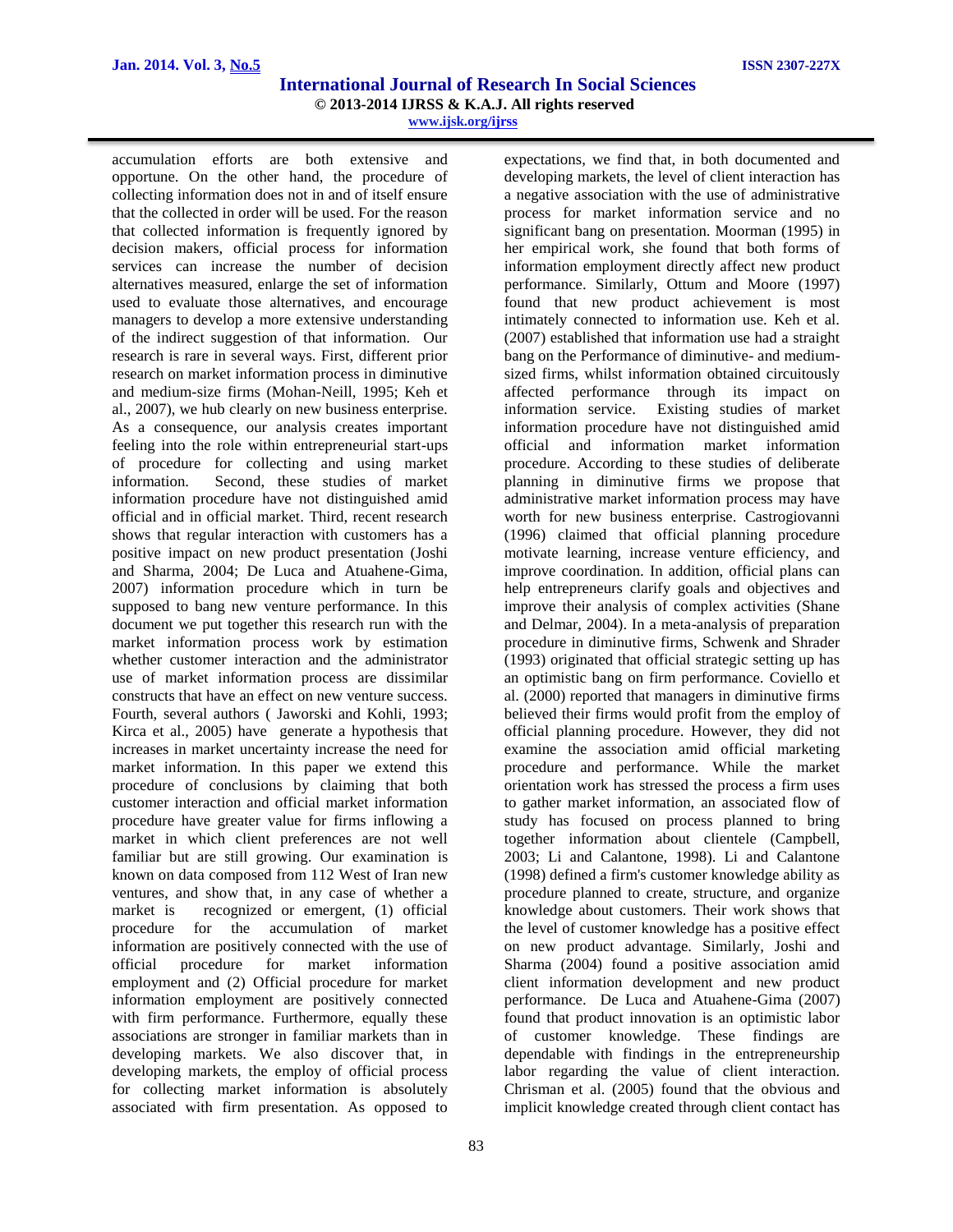a significant bang on new endeavor continued existence and expansion. Baker and Sinkula,( 2007) Hanvanich et al., (2006;) in their studies of organizational learning propose that ecological factors can make simpler the way in which market information process have an effect on firm performance. Effective firms differentiate and react to such changes documented on their information of changing market conditions (Achrol et al., 1983). For these reasons, the meaning of a firm's market information process capacity should augment when market uncertainty amplify.

#### 2. Conceptual framework

In this section we build up obvious hypotheses connecting a firm's market in order procedure to firm

performance. Fig. 1 summarizes our theoretical model. We generate a hypothesis that (1) customer interaction procedure and official procedure for market information accumulation affect the use of official procedure for market information employment and (2) all three process have an effect on new business enterprise performance. We additionally generate a theory that each of these associations will be superior in markets with far above the ground uncertainty. To make simpler our production, we initially build up our hypotheses for new business enterprises serving predictable markets and then expand these hypotheses to business enterprise serving developing markets.

## Fig. 1. Conceptual framework of market information procedure and new venture performance



Appease effects of market information procedure and new venture performance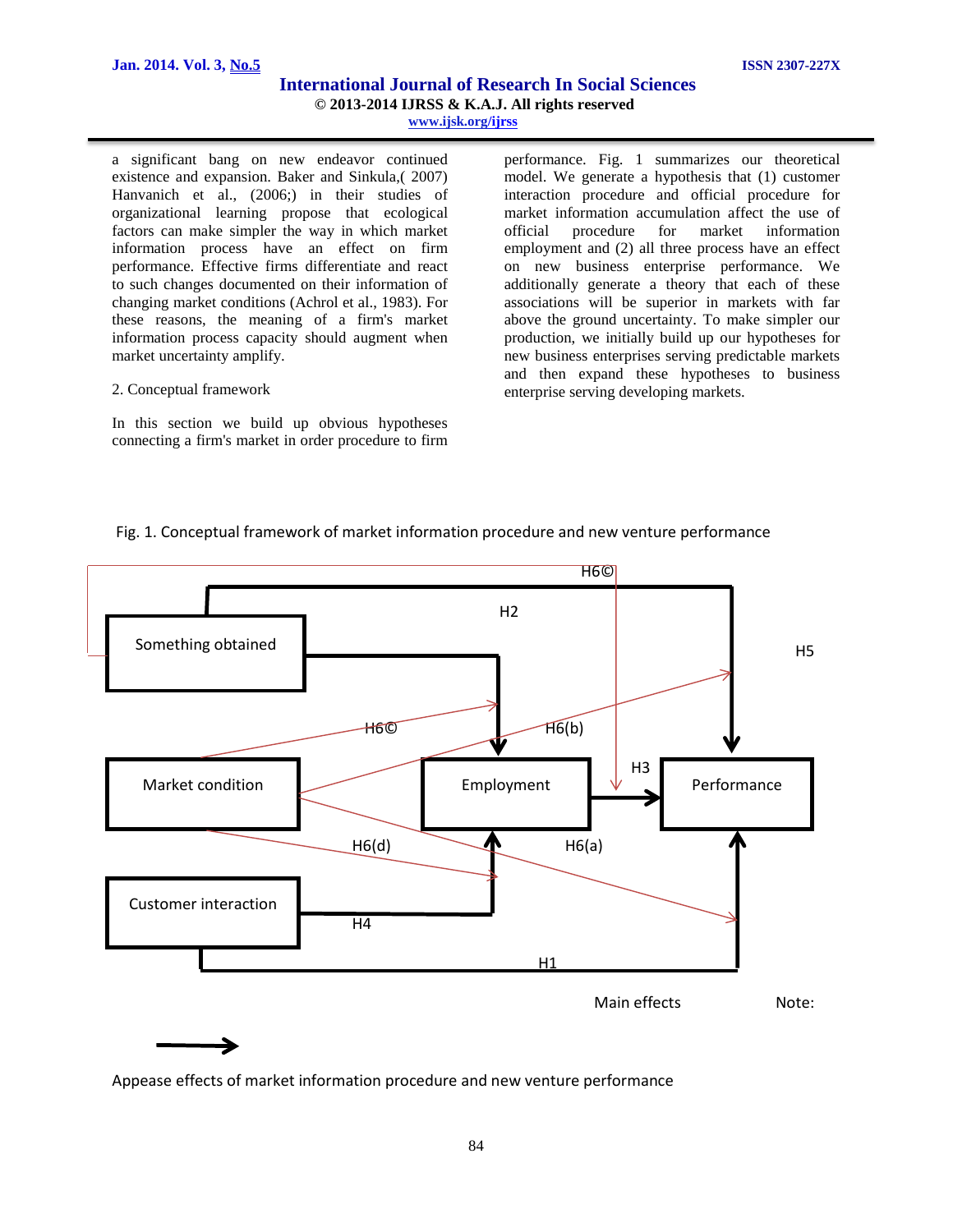According to previous discussions of client knowledge (Li and Calantone, 1998), we describe client dealings process as a position of behavioral activities intended to continuously (1) collect information through direct connections with customers and (2) procedure collected information. These activities allow the firm to collect, classify, and structure client knowledge (Campbell, 2003; Morgan et al., 2005). This process may hold meeting with clientele to learn about their present and probable needs for novel products, analyzing client information, and by means of customers to test and assess new inventions or services. Firms can employ the information shaped by these processes to build up new products that express benefits that are appreciated by target purchaser and engaged from spirited product offerings (Day, 1994). In addition, this information can assist the firm strategies planned to maintain customer associations and augment client devotion (Kohli and Jaworski, 1990). This practice of conclusions is hold up by experiential studies presentation that client knowledge aptitude can amplify relative product benefit (Day1994; De Luca and Atuahene-Gima, 2007) and kindly have an effect on the novel business enterprise probability of survival and growth (Chrisman et al., 2005). These considerations propose the following hypothesis:

H1. In predictable markets, new business enterprise performance is definitely associated to the use of client interaction procedure.

Acquisition refers to the accumulation of primary and secondary information from both internal and external resources ( Rindfleisch and Moorman, 2001). It includes procedure for getting information about clientele, competitors, and others who affect clientele decisions, as well as information about the technological, legal, and environment within which the firm activates. The use of this information helps firm managers recognize opportunities and threats and thus promotes effective strategy development ( Kaish and Gilad, 1991; Ozgen and Baron, 2007 ). We describe official market information obtained process to be documented policies and procedures for the accumulation of prime or inferior information from managerial stakeholders. Notice that this construct is conceptually different from customer interaction procedure, which focuses on actual behavior. In compare, the official market information obtained procedure construct focuses on policies and procedures that show the information obtained behaviors that should be performed by employees. Castrogiovanni (1996) and Shane and Delmar (2004)

be familiar with numerous benefits of official business planning procedure that should extend to the use of official procedure for the obtained of market information. In particular official procedure can assist illuminate the goals and objectives of the business enterprise information obtained activities and improve the efficiency of those activities. Because these benefits should pick up information exactness and decrease the probability of ignored imperative sources of information in errand of more easily available information sources (Day, 1994; Day and Nedungadi, 1994), we generate a theory that:

H2. In familiar markets, new business enterprise performance is absolutely linked to the use of official procedure for market information obtained.

Employment is defined as the straight or circuitous use of market information in decision-making and problem-solving (Moorman, 1995; Menon and Varadarajan, 1992). Examples of employment process comprise of using market information to explain specific problems, providing feedback to decision makers, and appraising plan results (Moorman, 1995). This study shows that employment procedure have an optimistic bang on both new product expansion and firm performance (Moorman, 1995; Keh et al., 2007). We describe official market information services procedure to be with familiar policies and procedures that demonstrate how market information should be used to build decisions. For more than a few reasons, we anticipate that official process for information employment will boost new business enterprise performance. First, Castrogiovanni (1996) and Shane and Delmar (2004) assert that official employment process can amplify the way managers imagine about problems and increase the amount and the variety of information used to make decisions. Also, administrator procedure assist managers prioritize information by helping as a form of organizational reminiscence that incorporates knowledge from earlier decision process and results (Day, 1994). Administrator procedure can also diminish the point in time needed to make deliberate and tactical decisions. Lastly, administrative employment process simplifies the tasks of recognizing implementation topics and developing plans to speak to those issues (Castrogiovanni, 1996). Taken together, these considerations put forward the following hypothesis:

H3. In familiar markets, new business enterprise performance is completely related to the use of official process for market information employment.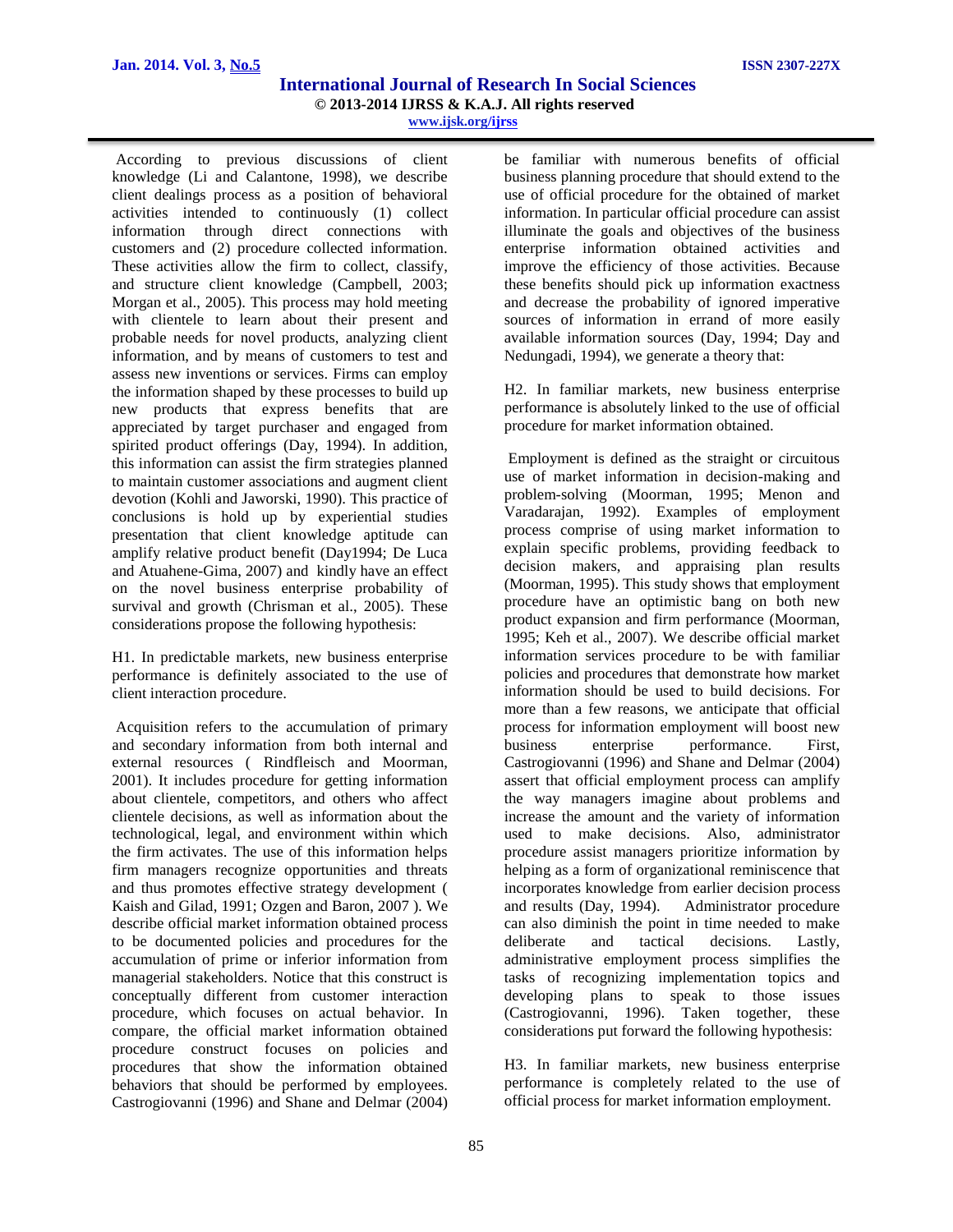For quite a lot of reasons, firms that have incessant connections with clientele will seek to make sure that their strategic decisions imitate the information collected from customers. This research shows that the probability of in order employ is an increasing job of the cost of that information (Sinkula, 1994). Furthermore, influential communication is more likely to create information that is observed as meaningful and suitable, which also increases the likelihood of information use. As the noticed significance of information rises, firms are more likely to adopt strategies to ensure that the collected information is actually used. Studies of official planning in diminutive firms (Coviello et al., 2000; Chrisman et al., 2005) propose that one practical strategy for heartening information employment is the expansion of official process for using market information. Thus we wait for that official procedure for information employment will be a growing work of the novel venture's customer interaction procedure. In adding up, firm that have administrative procedure for information accretion are more probable to distinguish the worth of official procedure for information employment. Thus we create a theory that:

H4. In familiar markets, the employ of official market information service procedure is certainly related to the use of client interaction procedure.

H5. In familiar markets, the employ of official market information service procedure is completely associated to the use of administrative procedure for market information obtained.

Market ambiguity refers to changes in the "composition of customers and their preferences" (Kohli and Jaworski, 1990). When client sections and preferences are stable, new ventures can design marketing strategies known on their existing knowledge of customers. However, when market commotion is far above the ground, the value of the firm's obtainable supply of knowledge turn down. To become accustomed to changing client preferences and the manifestation of novel client sections, firms must interrelate strongly with customers. Thus we wait for that the impact of client contact on performance will be fairly advanced in developing markets. Similarly, we wait for that the impact of administrative procedure for information get hold of and employment on novel business enterprise performance will be comparatively superior in emergent markets. Thus we create a theory that:

H6 (a)–(c). The optimistic associations amid novel business enterprise performance and (a) client interaction, (b) obtained, and (c) employment are superior in developing markets than in documented markets.

When client sections and preferences are fixed, the value of official procedure for information employment turn down, in part because the firm encounters less new information (relative to firms in emergent markets). In addition, as renowned above, firm's stable marketing combine over time. As a result, the incremental value of official information serves familiar markets. For this reason, modify is in the use of official procedure for information service process is inferior for firms that accumulation and client contact are moderately less probable to be associated with change in the use of official procedure for information service. This procedure of conclusions suggests that:

H6 (d)–(e). The optimistic associations amid employment and (d) client interaction and (e) obtained are superior in developing markets than in documented markets.

3. Method

 In this study we tested the review and paying attention on interviews which encompass of three divisions. The First interviews were inquired for their opinions concerning the usefulness of market information in their novel ventures. We wanted to look at the natural world of market information accumulation and the finest way to measure market information activities. Second, the founders were asked to assess whether our study theory depict their own experiences adequately. The third division of the interviews tackles founders' feelings of the connectedness and wholeness of scale items haggard from the work. The pre-test contributors had no troubles responding to the 7-point scales used in the survey. Several questionnaire items were customized documented on suggestions from these participants. Our sampling comprise of (1) venture-backed firms listed amid 2000 and 2009 in the Venture One database and (2) novel venture firms that were members of the 2000–2005 Inc 250. Venture One, which is the nearly all widespread database of its kind in the West of Iran, includes information concerning venture-backed firm service, business position, and ownership position (Cochrane, 2005; Gompers et al., 2005). Since 2000–2009 time periods, this folder included absolute information on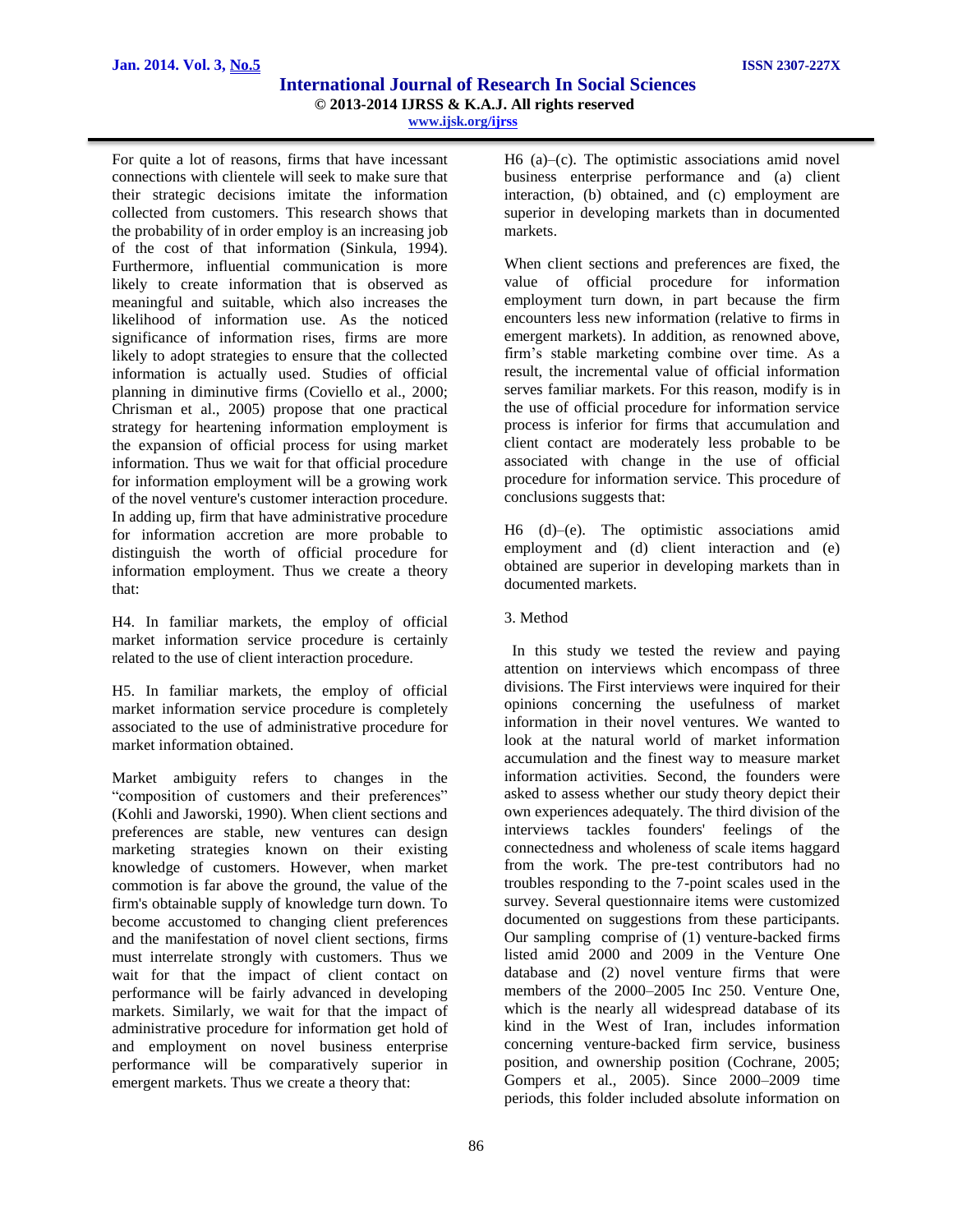2573 venture-backed firms. The Inc 250 folder includes the fastest-growing confidential companies in the West of Iran, as chosen by Inc magazine. Due to budgetary constraint, we arbitrarily have chosen 350 venture-backed novel ventures from the Venture One folder and the 250 fastest-growing novel business enterprises from the Inc 250. In 2010, we mailed each firm a questionnaires from that 134 were unfinished therefore tumbling the sample size to 433. After four take notes letters, we acknowledged a total of 74 finished questionnaires, representing a reply rate of 17% by 2009. To amplify our answers rate, we dislike our survey to the 359 non-responding firms. After one follow-up mailing, we received an additional 56 completed surveys from this second data accumulation, which augmented the total number of functional surveys to 130 (a total response rate of 29.9%). In 2010 we contacted all 130 firms that responded to our original survey and requested information regarding their profit margin (profit divided by revenue). Of the original 130 respondents, 112 presented this information, on behalf of 86% of the respondents to the first survey and 26% of the original sample. The age of respondent firm's collected from 0 to 5 years, and the number of employees ranged from 9 to 225. We used more than a few variables to test for being there of non-response bias. We found no significant disparity in the section of firms on behalf of the following industries: textile and clothes (F=0.02, p>0.10), pharmaceutical and tablets  $(F=0.03, p>0.10)$ , customer electronics and electrical apparatus  $(F=0.02, p>0.10)$ , semiconductors and computer connected products  $(F=0.00, p>0.10)$ , and home appliances  $(F=0.05,$ p>0.10) documented on these results, non-response bias does not come into view to be a trouble in our data. The end points for every scale item variety from 1 (Strongly Disagree) to 5 (Strongly Agree) for all activities mixed up with market information. Client interface is familiar on a four-item scale developed by Li and Calantone (1998). In this case our corroborative aspect analyses led us to go down two problematic items that is calculated whether the firm had official process for gathering information about (1) competitor activities and (2) pertinent publics other than clientele and competitors. The remaining items address the use of administrative process for collecting information from clientele, reexamining the charge of information composed in earlier studies, and accumulating information from outer experts. Employment is modified from fiveitem scale developed by Moorman (1995). These items converse to whether the firm has administrative process for utilizing marketplace information documented on our corroborative issues analyses we go down four items from this level. One of the deleted items dealt with project evaluation and dependence on market information. One supplementary obliterated item addressed the allocation of market information to works and the position of market information providers in plan formation. The remaining items calculate the use of administrator process that employ market information for solving problems, for providing criticism to decision makers, and as a help for project decisionmaking. Our performance computes, Profit Margin, is calculated as the relative amount of firm profit to firm income in the firm's most recent of public funds year. We also included two control variables in our analysis Firm age is measured as the number of years was founded and the time of our first survey. We also asked respondents to categorize their primary marketplace as moreover a documented market or an embryonic one. Market condition is an absolute variable that takes the value 1 if customer needs are well-defined and stable (documented market), and 2 if client needs are not well-defined and are changing (developing market). In order to inspect the validity of this categorization, we also asked respondents to demonstrate the power of their conformity or disagreement with the following items: (1) Market needs are well-defined in this industry; (2) we are witnessing order for our products and services from clientele who by no means bought them earlier than. The correlation amid signify of these two items and Market Condition was  $0.52$  ( $p<0.01$ ), presenting that the complete variable is a dependable measure of the steadiness of client preferences and market section composition.

#### 4. Analyses

To test our study hypotheses, we go after the twostep loom for structural equation mock-up suggested by Anderson and Gerbing (1988). In the first pace, we predicted and confirmed the psychometric properties of the dimension mock-up and purified measures. In the second step we predicted the structural equation mock-up explained in Fig. 1. We began with a series of collaborative characteristic analyses intended to distinguish problematic items. We assessed the final dimension model on four criteria: convergent validity, distinguish strength, and un-dimensionality and reliability. The results, which are summarized in Table 1, show that the overall fit catalog all go beyond the critical height of 0.90 (GFI=0.95, CFI=0.95, IFI=0.95). In addition, RMSEA = 0.05 and the ratio  $\chi$ 2/d.f. = 1.56 (Bentler,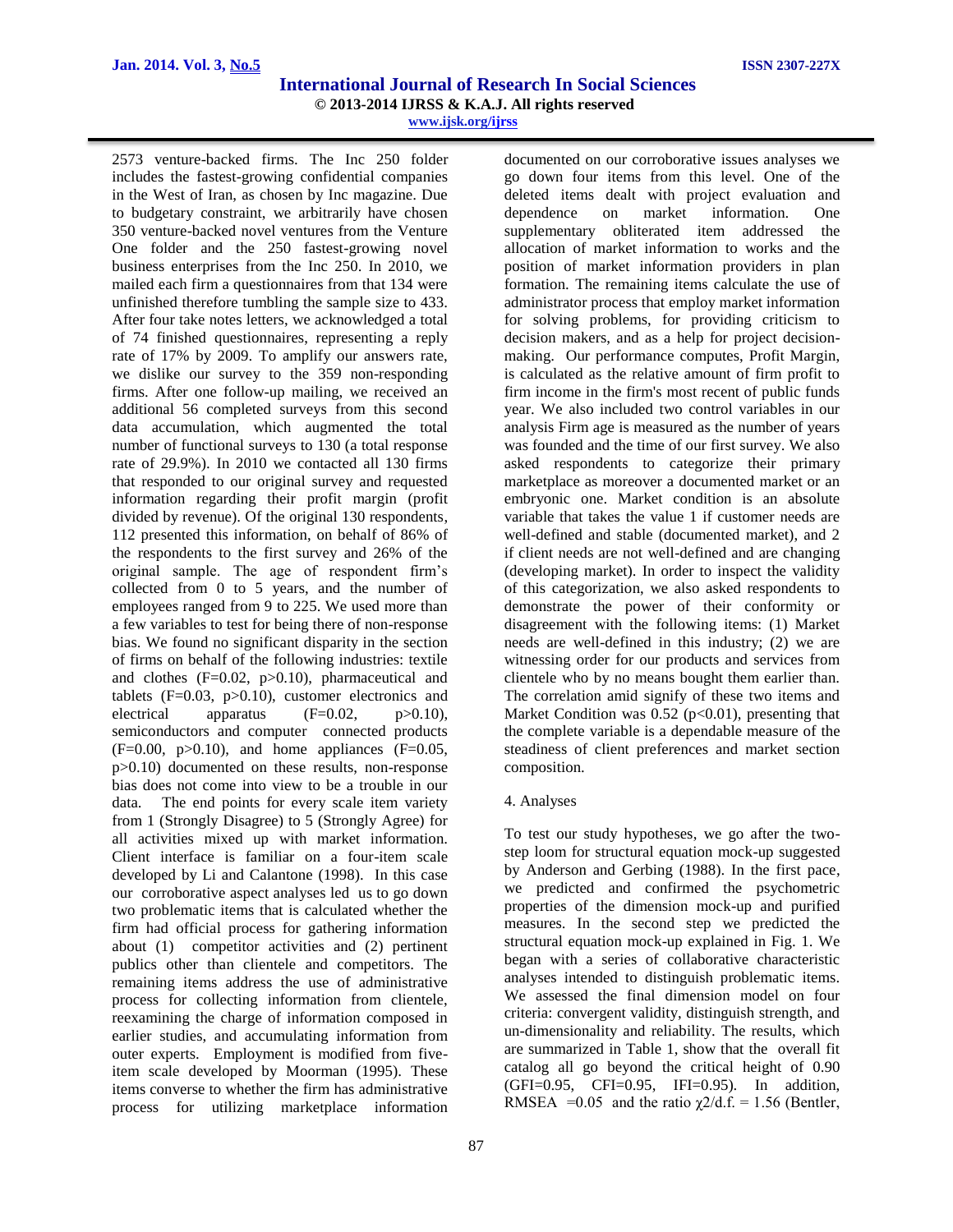1990). The reliable loadings of all dimension items are highly significant (the smallest t-value is 2.67), demonstrating appropriate convergent validity. Tests of the modification indices, residuals, and on the whole fit indices demonstrate no considerable disappearance from unidimensionality. The erect reliabilities are accounted in Table 1. The composite reliabilities range from 0.66 to 0.72, showing that the measures are highly reliable. Test of the model of consistent residuals supplementary shows that there is no divergence from the exterior reliability criteria of Anderson and Gerbing (1982). The major standardized-residual variance is 1.91 and less than 2.56, which is also steady with unidimensionality. To review discriminant validity, we first figure out the square root of the regular variance elucidate ( ) for each construct.

#### Table 1

Measurement model

| constructs  | item         | Standardized | Goodness<br>of | Composite   | Discriminant validity |             |             |             |
|-------------|--------------|--------------|----------------|-------------|-----------------------|-------------|-------------|-------------|
|             |              | factor       | fit statistics | reliability |                       |             |             |             |
|             |              | loading      |                |             |                       |             |             |             |
| <b>ACQI</b> | ACQU1        | $0.50***$    |                | 0.66        |                       | <b>ACQU</b> | <b>INTE</b> | <b>UTIL</b> |
|             | ACQU4        | $0.63***$    | $X^2 = 26.96$  |             | <b>ACQU</b>           | 0.63        |             |             |
|             | ACQU5        | $0.74***$    | $df = 17$      |             |                       |             |             |             |
| <b>INTE</b> | <b>INTE1</b> | $0.91***$    | $X^2/df=1.56$  | 0.72        | <b>INTE</b>           | 0.10        | 0.75        |             |
|             | <b>INTE4</b> | $0.55***$    | $GFI = 0.95$   |             |                       |             |             |             |
| <b>UTIL</b> | UTIL2        | $0.86***$    | $CFI=0.95$     | 0.70        | <b>UTIL</b>           | $0.61***$   | $-017*$     | 0.67        |
|             | UTIL4        | $0.66***$    | $IFI=0.95$     |             |                       |             |             |             |
|             | UTIL6        | $0.42***$    | $RMSEA=0.05$   |             |                       |             |             |             |

The smallest factor loading t-statistic is 2.67 for INTE1.

 $ACOU = Acquisition$ , INTE = Customer Interaction, UTIL = Utilization.

 $*$  p<0.10.

\*\*  $p<0.05$ .

\*\*\* p<0.01

As exposed in last column of Table 1, for each construct, the relevant is superior than the correlation amid any pair of the two constructs in this revision, presented that the constructs have discriminant strength (Fornell and Larcker, 1981). In particular, our analysis clearly showed that consumer interaction procedure and official procedure for market information obtained were different constructs. According on the preceding analyses, we concluded that create a theory measurement model sufficiently fit the data and that testing of the structure model was suitable. Table 2 includes evocative statistics for the decontaminate measurement model, as well as variable means, standard errors, and correlations.

#### 5. Results

To test and generate a hypothesis model, we alienated the sample into two sets: one consisting of novel ventures facing a documented main market (54 firms) and the next consisting of novel ventures facing a developing main market (58 firms). We then predicted a two-set structural equation model (Anderson and Gerbing, 1988). The results of the study are sum up in Fig. 2. The goodness-of-fit statistics suggest that the two-set full structural model fits the information well ( $\chi$ 2=94.21, d.f.=66,  $\chi$ 2/<br>d.f.=1.39, GFI=0.91, CFI=0.92, IFI=0.92. d.f.=1.39,  $GFI=0.91$ ,  $CFI=0.92$ , RMSEA=0.04). We then evaluate the unrestricted models with a sequence of single- constraint models,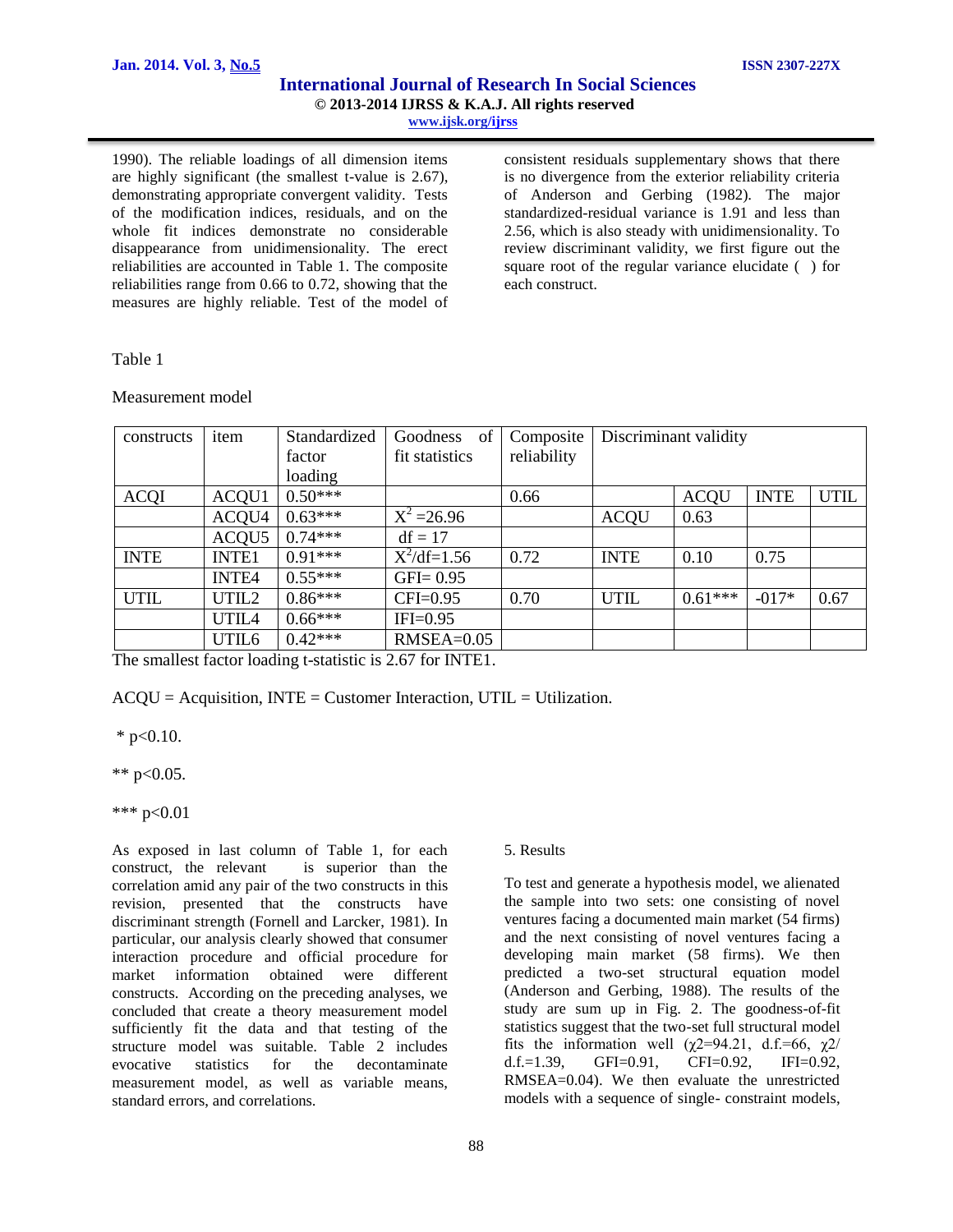each of which forced one model coefficient to be equal beyond groups. If we found that the unobstructed model had a highly better overall fit than the limited model, we completed that the focal path coefficient was prominently different for recognized and developing markets. Fig. 2 reports the parameter judgment and implication levels for every path in the two-set structural equation model. Within documented markets, we originate that administrative procedure for market information service  $(\beta=11.59, p>0.01)$  absolutely influence performance. In addition, we establish that administrative process for market information get hold of ( $\beta$ =0.90, p>0.01) absolutely influence the use of official procedure for market information employment. These results hold up hypotheses H3 and H5. In contrast, client contact has an unenthusiastic and significant bang ( $\beta = -0.34$ , p>0.01) on the use of official procedure for market information employment. Neither official process for market information get hold of nor client contact has an imperative outcome on performance. These results be unsuccessful to hold up hypotheses, H1, H2, and H4. Within developing markets, we set up that official process for market information get hold of absolutely have an effect on performance  $(\beta=5.81)$ , p>0.01) and that official process for market information service also amplify performance ( $\beta$ =5.59, p>0.01). In adding up, we establish that official process for market information attained  $(\beta=0.39, p>0.01)$  absolutely have an effect on the use Table 2

of official process for market information service. However, the coefficient connecting performance to the stage of client contact is not significant, while the coefficient connecting the stage of client contact with official process for market information service is unhelpful and significant ( $β=-0.18$ ,  $p>0.10$ ). Which amid set differences, we generate a theory that the optimistic effects of client contact and administrative process for market information get hold of and service would be superior in developing markets than in familiar markets. In common, this hypothesis was not hold up (Table 3). Our analysis does illustrate that the association amid official process for market in order to get hold of and performance is prominently superior in developing markets next of kin to standard markets  $(\Delta x^2)(1) = 5.03$ , p $>0.05$ ) which supports Hypothesis H6(b). However, we also originate that the optimistic association amid administrative process for market information service and performance is highly superior in predictable markets comparative to developing markets  $(\Delta \gamma^2)(1)$  $=2.71$ , p $>0.10$ ), which opposed hypothesis H6(c). In adding up, the optimistic association amid official process for market in order obtained and employment is prominently superior in familiar market evaluate to developing market  $(\Delta \times 2(1) = 4.25, p > 0.05)$ , which opposed hypothesis H6(e). Lastly, the coefficients connecting client interface with performance H6 (a) and client contact with employment H6 (d) do not contrast prominently depending on market situation. Table 4 sum up the results of our hypotheses tests.

|                | Mean | <b>SD</b> | <b>ACQU</b> | <b>ACQU</b> | <b>ACQU</b> | <b>INTE1</b>   | INTE4     | UTLI2    | UTLI4    | <b>UTLI</b> | PE | Age |
|----------------|------|-----------|-------------|-------------|-------------|----------------|-----------|----------|----------|-------------|----|-----|
|                |      |           |             | 4           | 5           |                |           |          |          | 6           | RF |     |
| <b>ACQ</b>     | 4.70 | 1.55      | 1.00        |             |             |                |           |          |          |             |    |     |
| U1             |      |           |             |             |             |                |           |          |          |             |    |     |
| <b>ACQ</b>     | 3.78 | 1.69      | $0.35**$    | 1.00        |             |                |           |          |          |             |    |     |
| U4             |      |           | $\ast$      |             |             |                |           |          |          |             |    |     |
| <b>ACQ</b>     | 4.78 | 1.68      | $0.32**$    | $0.44**$    | 1.00        |                |           |          |          |             |    |     |
| U <sub>5</sub> |      |           | $\ast$      | $\ast$      |             |                |           |          |          |             |    |     |
| <b>INTE</b>    | 4.73 | 1.64      | 0.05        | 0.02        | 0.7         | 1.00           |           |          |          |             |    |     |
|                |      |           |             |             |             |                |           |          |          |             |    |     |
| <b>INTE</b>    | 3.95 | 1.64      | 0.7         | $-0.04$     | 0.00        | $0.50**$       | 1.00      |          |          |             |    |     |
| $\overline{4}$ |      |           |             |             |             | $\ast$         |           |          |          |             |    |     |
| <b>UTLI</b>    | 4.89 | 1.69      | $0.18**$    | $0.32**$    | $0.40**$    | $-11**$        | $-0.12**$ | 1.00     |          |             |    |     |
| 2              |      |           | $\ast$      | $\ast$      | $\ast$      |                |           |          |          |             |    |     |
| <b>UTLI</b>    | 4.80 | 1.64      | $0.14**$    | $0.27**$    | $0.33**$    | $-0.04$        | $-0.6$    | $0.55**$ | 1.00     |             |    |     |
| 4              |      |           | $\ast$      | $\ast$      | $\ast$      |                |           | $\ast$   |          |             |    |     |
| <b>UTLI</b>    | 3.98 | 2.26      | 0.04        | $0.8*$      | $0.10**$    | $\blacksquare$ | $-0.02$   | $0.34**$ | $0.27**$ | 1.00        |    |     |
| 6              |      |           |             |             |             | $0.19**$       |           | $\ast$   | $\ast$   |             |    |     |

Descriptive statistics: mean, standard deviation, correlation matrix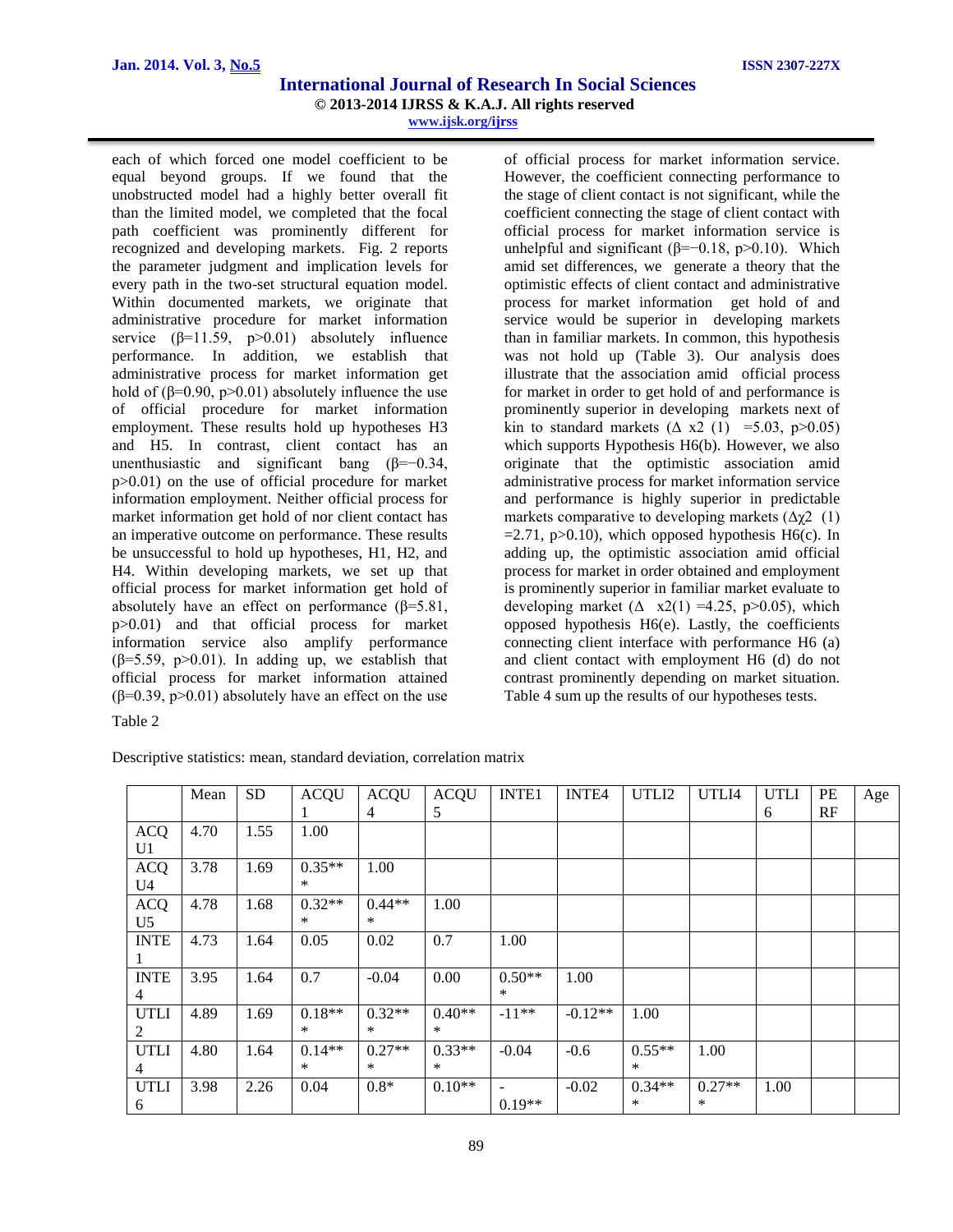|             |      |      |               |               |               | ∗       |        |          |               |                 |                         |      |
|-------------|------|------|---------------|---------------|---------------|---------|--------|----------|---------------|-----------------|-------------------------|------|
| <b>PERF</b> | 5.67 | 18.6 | $0.31**$<br>∗ | $0.34**$<br>∗ | $0.45**$<br>∗ | $-0.01$ | 0.02   | $0.54**$ | $0.38**$<br>∗ | $0.22*$<br>$**$ | 1.00                    |      |
| Age         | 2.88 | 1.79 | $-0.01$       | $-0.02$       | 0.04          | $-0.05$ | $-0.8$ | 0.04     | $-0.02$       | $-0.04$         | $\qquad \qquad$<br>0.05 | 1.00 |

 $N= 112$ 

ACQU = Acquisition, INTE = Customer Interaction, UTIL = Utilization, PERF = Profit Margin in 2010.

Please see Appendix A for the question items.

 $*$  p<0.10.

\*\*  $p<0.05$ .

\*\*\* p<0.01

Fig.2. Results of two set analysis by full information structural equation model



## **Executive summary**

 In this revision we discover the bang on novel business enterprise recital of two dimensions of a

firm's market in order procedure. We generate a theory that novel business enterprise presentation is an increasing labor of (1) the use of procedure planned to generate stable contact with clientele and (2) the use of official procedures for gathering and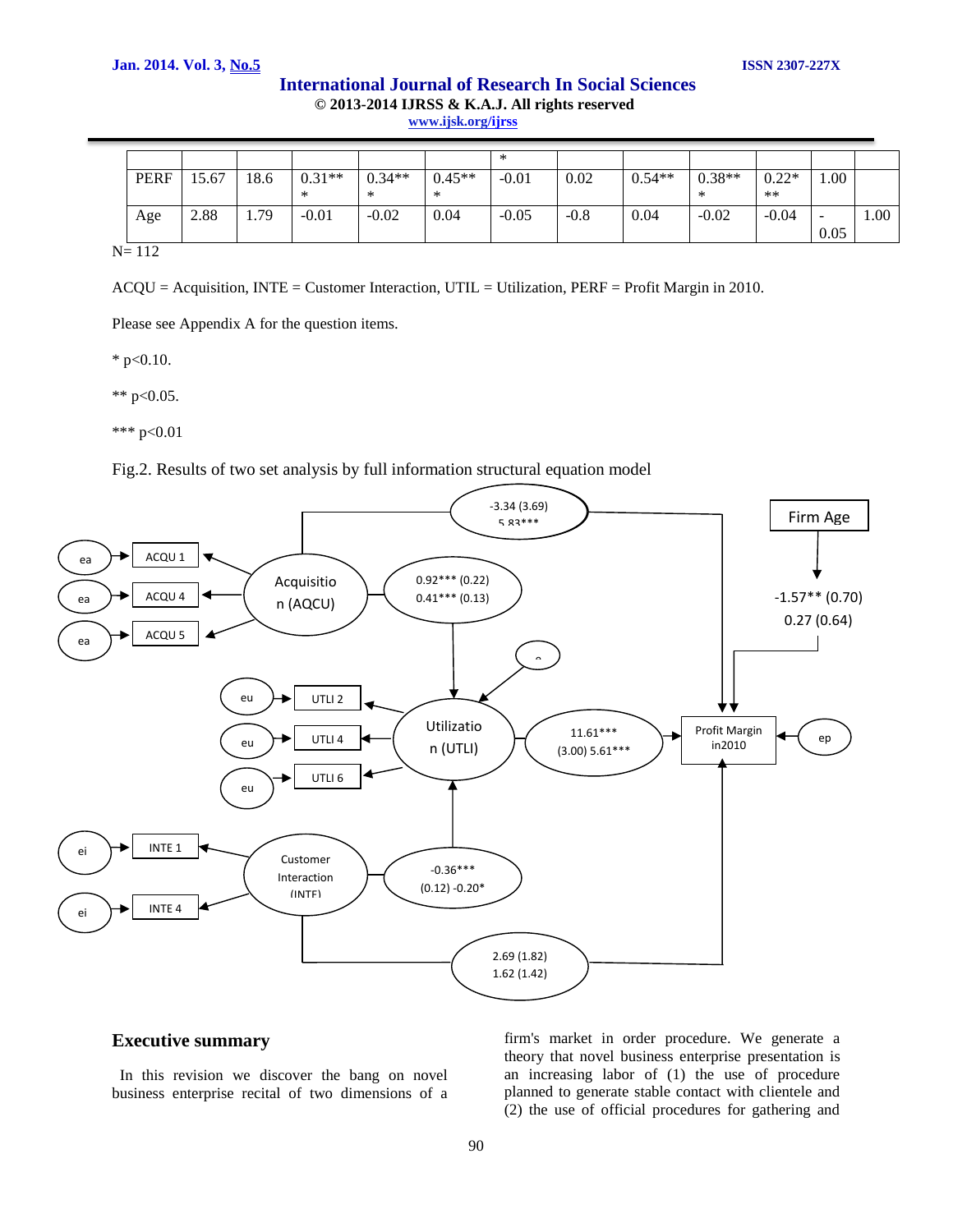make use of market information. We also generate a theory that this connection will be stronger in the midst of novel business enterprise serving developing markets. Our research is show quite a lot of ways. Initial, different prior research on market information process in little and medium- amount firms, we hub clearly on novel ventures. As a result, our analysis produces imperative feeling into the role within entrepreneurial start-ups of procedure for collecting and using market information. Second, existing studies of market information procedure have not eminent amid official and unofficial market information procedure. Our research is planned to address the obvious impact of official procedure. Third, fresh study shows that usual contact with clientele has an optimistic bang on novel business enterprise performance. In this paper we put together this research flow with the market information procedure work by estimation whether client contact and the official use of market information process are different constructs that affect new venture success. Fourth, more than a few authors have created a theory that increases in market uncertainty amplify the need for market information. In this paper we expand these conclusions by claiming that both client communication and official market information procedure have superior value for firms entering a market in which client preferences are not well familiar but are still developing. Therefore to test the model, we analyzed data from 112 novel Ventures. Our findings illustrate that, official procedure for the compilation of market information are absolutely associated with the employ of official procedure for market information employment and this association is stronger among firms serving predictable markets. In addition, novel venture performance is certainly linked with the use of official procedure for utilizing market information and this association is also stronger in documented markets. We also discover that, in developing markets, novel business enterprise performance is a helpful function of the use of official process for gathering market information. As opposed to expectations, we come across that, without taking into explanation, of market condition, the height of client interaction has a downbeat association with the use of official process for market information service and no imperative affiliation with performance. Our study has more than a few significant inference for entrepreneurs. Anyway of

whether new-fangled ventures serve familiar or embryonic markets, our findings illustrate that novel ventures can amplify their performance by take on official procedure that be familiar with probable sources of market information with which and illustrate the incidence information should be composed. In supplementary, original ventures can advantage from administrative procedure that give confidence to entrepreneurs to make wider position of decision substitutes measured, make bigger the kinds of information used to assess those alternatives, and expand a fuller understanding of the assorted suggestions arising from this information. To make certain that the firm's official process do not holdup effectual decision-making, the unconditional ruling and prioritizations included in these process should be made obvious and the firm should have a process for adjust these judgments documented on novel information.

# **7. Conclusions**

In this study we have developed a theoretical model connecting two sorts of information process to novel business enterprise achievement. We generate a theory that new-fangled venture performance is a growing work of (1) the use of procedure planned to generate stable interaction with clientele and (2) the use of official procedures for gathering and make the most of market information. We also generate a theory that this connection will be stronger in the middle of novel ventures serving developing markets. We tested these hypotheses using statistics composed from 112 innovative ventures located in the West of Iran. Our conclusions show that, in several cases of market conditions, official procedure for the accumulation of market information are completely associated with the use of official process for market information service, and this association is stronger in documented markets. In adding up, original business enterprise performance is an increasing labor of the use of official process for utilizing market information, and the bang is again stronger in documented markets. We also established that, in developing markets, the use of official process for bring together market information has a straight, optimistic and important association with newfangled venture performance.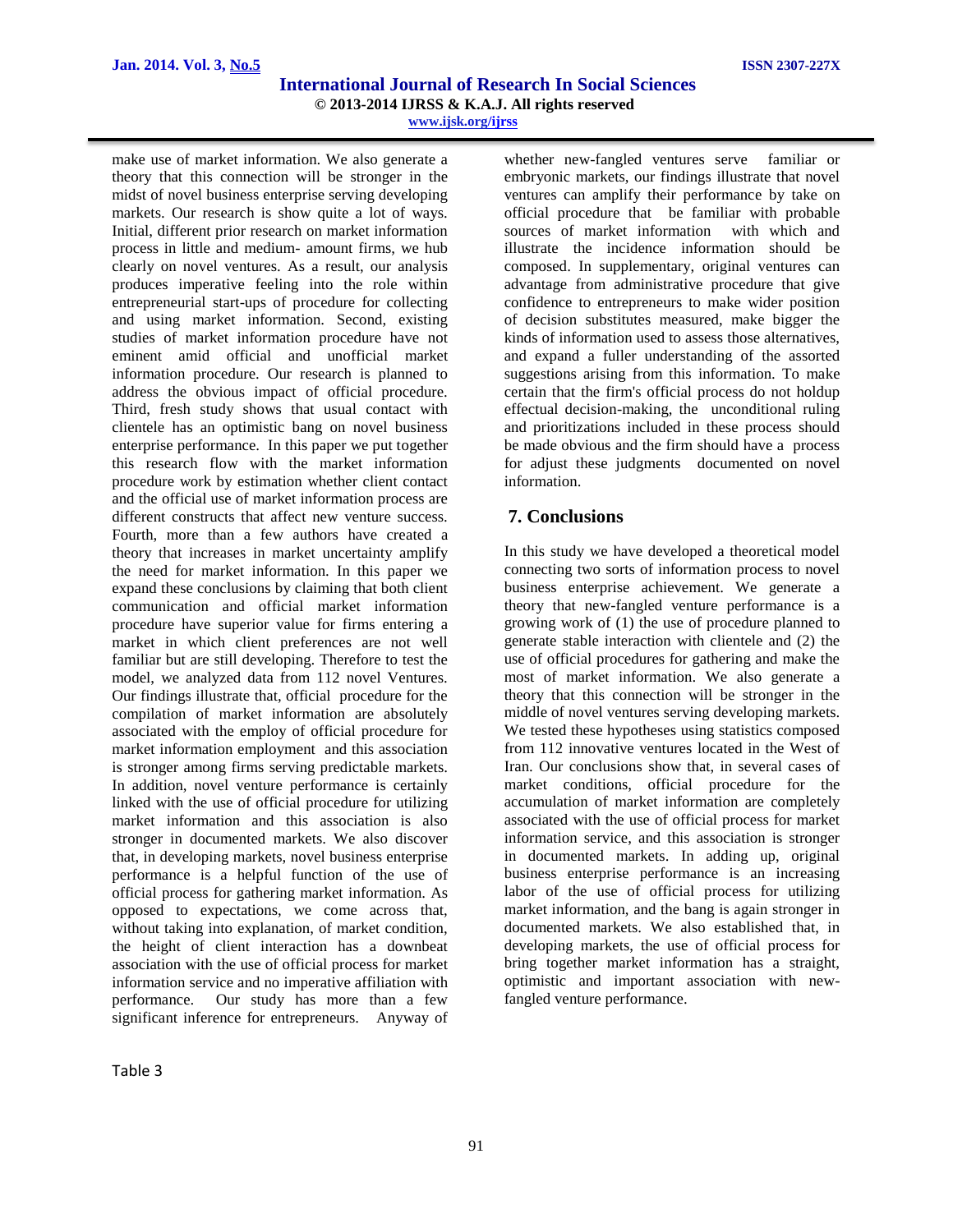Two-group analysis: hypotheses testing.

| <b>Structural model</b>                                             | Goodness-of-fit                                                                                       | <b>Test of hypotheses</b>                  |
|---------------------------------------------------------------------|-------------------------------------------------------------------------------------------------------|--------------------------------------------|
| Model 1: hypothesized                                               | $x^2$ (66) = 96.19, $x^2$ /d.f.= 1.39, GFI<br>$= 0.91$ , CFI = 0.92, IFI = 0.92, 5.<br>$RMSEA = 0.04$ | Test for hypotheses 1, 2, 3, 4, and        |
| Model 2: Set path coefficient                                       | $x^2$ (67) = 96.33, $x^2$ /d.f. = 1.38,                                                               | Test for hypothesis 6(a)                   |
| from customer interaction to<br>performance to be equal across      | $GFI = 0.91$ , $CFI = 0.92$ , $IFI = 0.93$ ,<br>$RMSEA = 0.04$                                        | Model 2-model 1: $\Delta x^2(1) = 0.12$ ,  |
| two group                                                           |                                                                                                       | Not significant at $p = 0.10$              |
| Model 3: Set path coefficient<br>from Acquisition to performance    | $x^2$ (67) = 101.24, $x^2$ /d.f. = 1.38,<br>GFI=0.90, CFI = 0.91, IFI = 0.92,                         | Test for hypothesis 6(b)                   |
| to be equal across two group                                        | $RMSEA = 0.05$                                                                                        | Model 3-model 1 : $\Delta x^2(1)$ = 5.03,  |
|                                                                     |                                                                                                       | Significant at $p = 0.05$                  |
| Model 4: Set path coefficient                                       | $x^2$ (67) = 98.92, $x^2$ /d.f. = 1.41,                                                               | Test for hypothesis 6(c)                   |
| from Utilization to performance<br>to be equal across two group     | $GFI = 0.90$ , $CFI = 0.91$ , $IFI = 0.92$ ,<br>$RMSEA = 0.04$                                        | Model 4-model 1 : $\Delta x^2(1)$ = 2.72,  |
|                                                                     |                                                                                                       | Significant at $p = 0.10$                  |
| Model 5: Set path coefficient<br>from customer interaction to       | $x^2$ (67) = 96.72, $x^2$ /d.f. = 1.38,<br>$GFI = 0.91$ , $CFI = 0.92$ , $IFI = 0.92$ ,               | Test for hypothesis 6(d)                   |
| Utilization to be equal across two                                  | $RMSEA = 0.04$                                                                                        | Model 5-model 1 : $\Delta x^2(1) = 0.51$ , |
| group                                                               |                                                                                                       | Not significant at $p = 0.10$              |
| Model 3: Set path coefficient<br>from Acquisition to Utilization to | $x^2$ (67) = 100.46, $x^2$ /d.f. = 1.44,<br>GFI=0.90, CFI = $0.91$ , IFI = 0.92,                      | Test for hypothesis 6(e)                   |
| be equal across two group                                           | $RMSEA = 0.05$                                                                                        | Model 6-model 1 : $\Delta x^2(1)$ = 4.25,  |
|                                                                     |                                                                                                       | Significant at $p = 0.05$                  |

We also established two astonishing results as contrast to our hypotheses; our conclusions put forward that official process is more precious in familiar markets. We also found an unconstructive

association amid the height of client contact and the height of official process for information service. Our research has more than a few significant insinuations for entrepreneurs. In any case of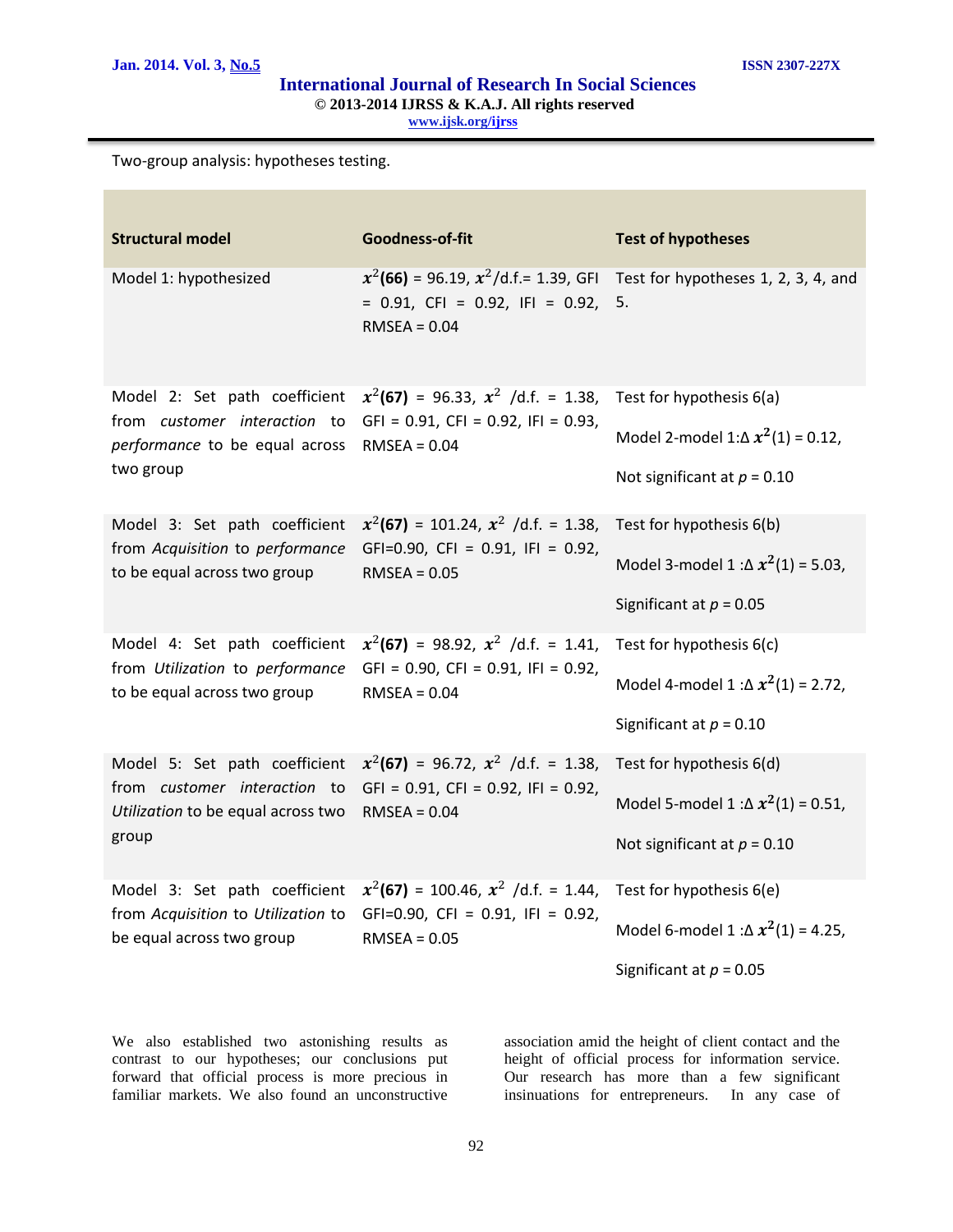whether novel ventures serve documented or developing markets, our findings demonstrate that novel ventures can amplify their performance by approving official process for market information get hold of. From a practical standpoint, an official procedure should (1) be familiar with possible sources of market information and the kinds of information likely available from each source and (2) show the incidence with which information should be composed from these sources. The procedure should also be familiar with who is accountable for gathering information from each source. In addition, since significant information may facade outside of planned buildup activities, there should be a procedure to make sure that this "un planned" information is layup, and made accessible to decision makers. For this reason, the business enterprise should create the reasons for its prioritization decisions obvious and have a process for revising its prioritization of in order sources in retort to novel information concerning market tendency. We also discover that novel ventures can benefit from the use of official process for market information service. The objective of an official information employment process comprise expanding the position of verdict

alternatives deliberate, expanding the kinds of information used to assess those alternatives, and mounting a fuller understanding of the different circuitous suggestion, arising from the information composed by the firm. Thus the firm may discover it obliging to officially need the recognition of decision alternatives and an evaluation of obtainable information and its implications. In adding up, it may be useful to show the people that are responsible for various steps in the information employment procedure. One possible danger of an official information process is a lengthening of the time required to make a decision. A second risk is that official process for information services may hold unconditional judgments about attractive against unappealing decision alternatives, as well as helpful against non-useful in order. Often these judgments are recognized on the firm's existing understanding of the markets it serves and its competitive environment. To make sure that the firm's official process do not holdup effective decision-making, these unconditional judgments should be made obvious and the firm should have a process for revising these judgments familiar on new-fangled information. Our conclusions must be

#### **Table 4**

Summary of results of hypothesis testing.

| <b>Hypothesis</b>                                                                                                                                                           | <b>Result</b>           | <b>Comments</b>                                                                                                      |
|-----------------------------------------------------------------------------------------------------------------------------------------------------------------------------|-------------------------|----------------------------------------------------------------------------------------------------------------------|
| Main effects                                                                                                                                                                |                         |                                                                                                                      |
| H1 : in recognized markets, new venture performance<br>is positively connected to the use of customer<br>interaction procedures.                                            | <b>Not</b><br>supported |                                                                                                                      |
| H <sub>2</sub> : in recognized markets, new venture performance<br>is positively connected to the use of formal procedure<br>for market information acquisition.            | Not<br>supported        |                                                                                                                      |
| H <sub>3</sub> : in recognized markets, new venture performance<br>is positively connected to the use of formal procedure<br>for market information utilization.            | supported               |                                                                                                                      |
| H4 : in recognized markets, the use of formal market<br>information<br>utilization<br>procedure is positively<br>connected to the use of customer interaction<br>procedure. | Not<br>supported        | A firm with higher levels of customer<br>interaction relies less on formal procedure for<br>information utilization. |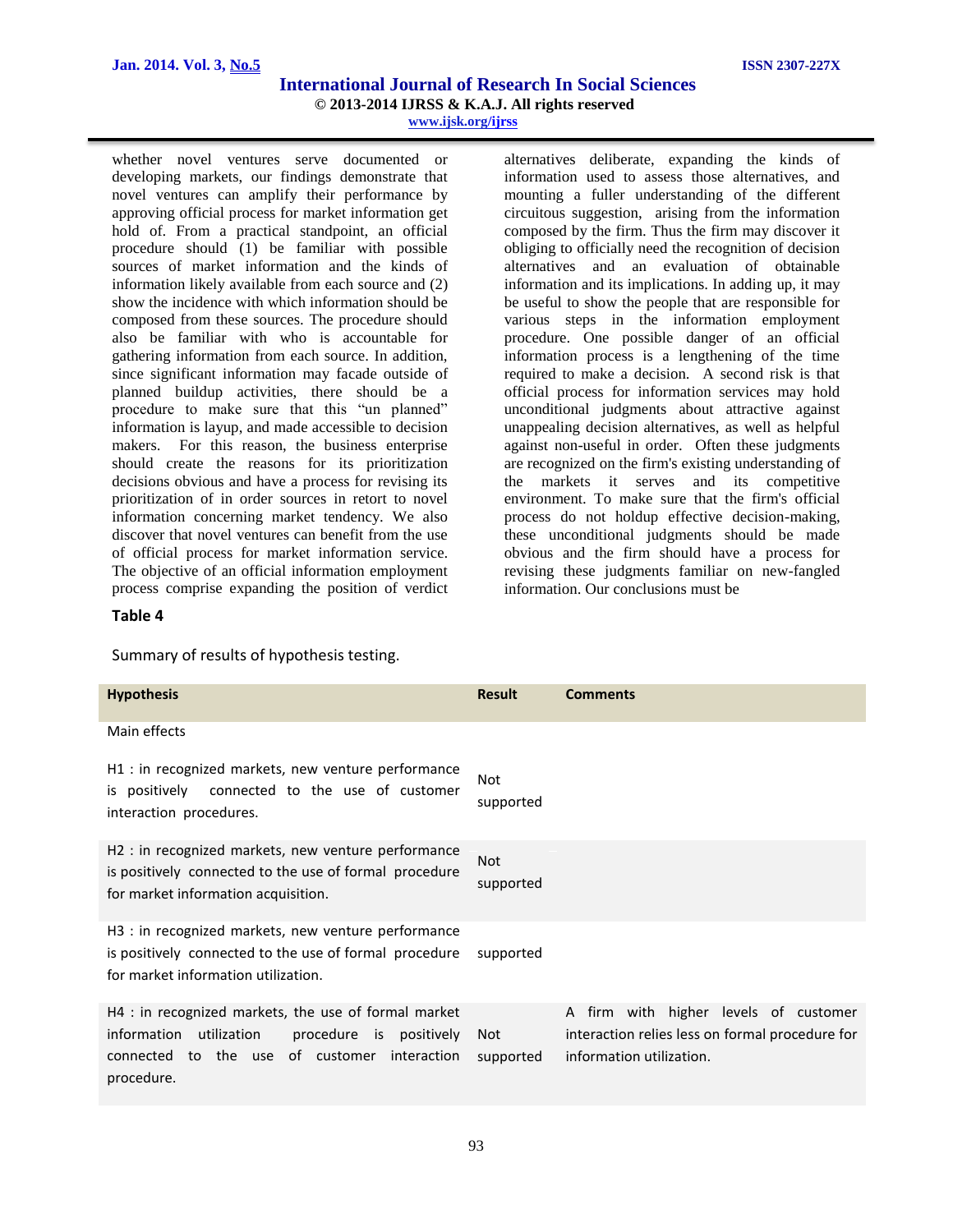**www.ijsk.org/ijrss** 

| H5 : in recognized markets, the use of formal market<br>information utilization<br>procedure is positively<br>connected to the use of formal procedure for market<br>information acquisition. | supported               |                                                                                                                                                                                |
|-----------------------------------------------------------------------------------------------------------------------------------------------------------------------------------------------|-------------------------|--------------------------------------------------------------------------------------------------------------------------------------------------------------------------------|
| Moderating effects                                                                                                                                                                            |                         |                                                                                                                                                                                |
| $H6(a)$ : The positive relationships between new venture<br>performance and customer interaction are higher in<br>emergent markets than in recognized markets.                                | <b>Not</b><br>supported |                                                                                                                                                                                |
| H6(b) : The positive relationships between new venture<br>performance and acquisition are higher in emergent<br>markets than in recognized markets.                                           | supported               |                                                                                                                                                                                |
| $H6(c)$ : The positive relationships between new venture<br>performance and utilization are higher in emergent<br>markets than in recognized markets.                                         | Not<br>supported        | procedure for market information<br>Formal<br>utilization have greater impact on new<br>venture performance in recognized markets<br>than in emergent markets.                 |
| $H6(d)$ : The positive relationships between utilization<br>and customer interaction are higher in emergent<br>markets than in recognized markets.                                            | <b>Not</b><br>supported |                                                                                                                                                                                |
| $H6(e)$ : The positive relationships between utilization<br>and acquisition are higher in emergent markets than in<br>recognized markets.                                                     | Not<br>supported        | Formal procedure for market information<br>acquisition is more strongly associated with<br>formal procedure for utilization in recognized<br>markets than in emergent markets. |

Certified in more than a few ways. First, since our sampling border encompass of venture-backed firms and firms scheduled in the Inc 250, our respondents place for rapidly-growing firms. Furthermore, we reviewed existing new ventures, so our results may be exaggerated by survivor prejudice. Second, we relied on solitary informants to provide imminent into the information course of respondent firms. Because these firms are start-up ventures, there are highquality reasons to consider that most of our respondents were well-familiar with this process, and that the incremental value of multiple informants would has been small. Nevertheless, it is likely that in some of the larger firms in our sample, respondents may have had unfinished information about the data accumulation process within their firms. Lastly, because our data was collected from start-up ventures in the West of Iran establishing the results is an important topic for future research. However, our findings propose that official procedure is more precious in documented markets. One possible

fangled ventures in our sample, official obtained and employment procedure were not extensive. Given the human and financial resource constraint faced by start-up firms (Mohan-Neill, 1995), it is promising that the official processes expanded by original ventures tend to focus on all-purpose guidelines that are short of detail. As the firm age and its resources get bigger, the employees answerable for market information obtained and employment change. To make sure that acquaintance is conserved and ahead within the organization, these rules expand into more detailed process that reflects the firm's accumulated experience within its served markets (Abernathy and Utterback, 1978). To test this explanation, future study should clearly calculate the extensiveness of administrative process for information accumulation /use and review the affiliation amid extensiveness and presentations. Official process may also be short of extensiveness since they are documented on obtainable knowledge about clientele and markets

explanation for this result is that, among the new-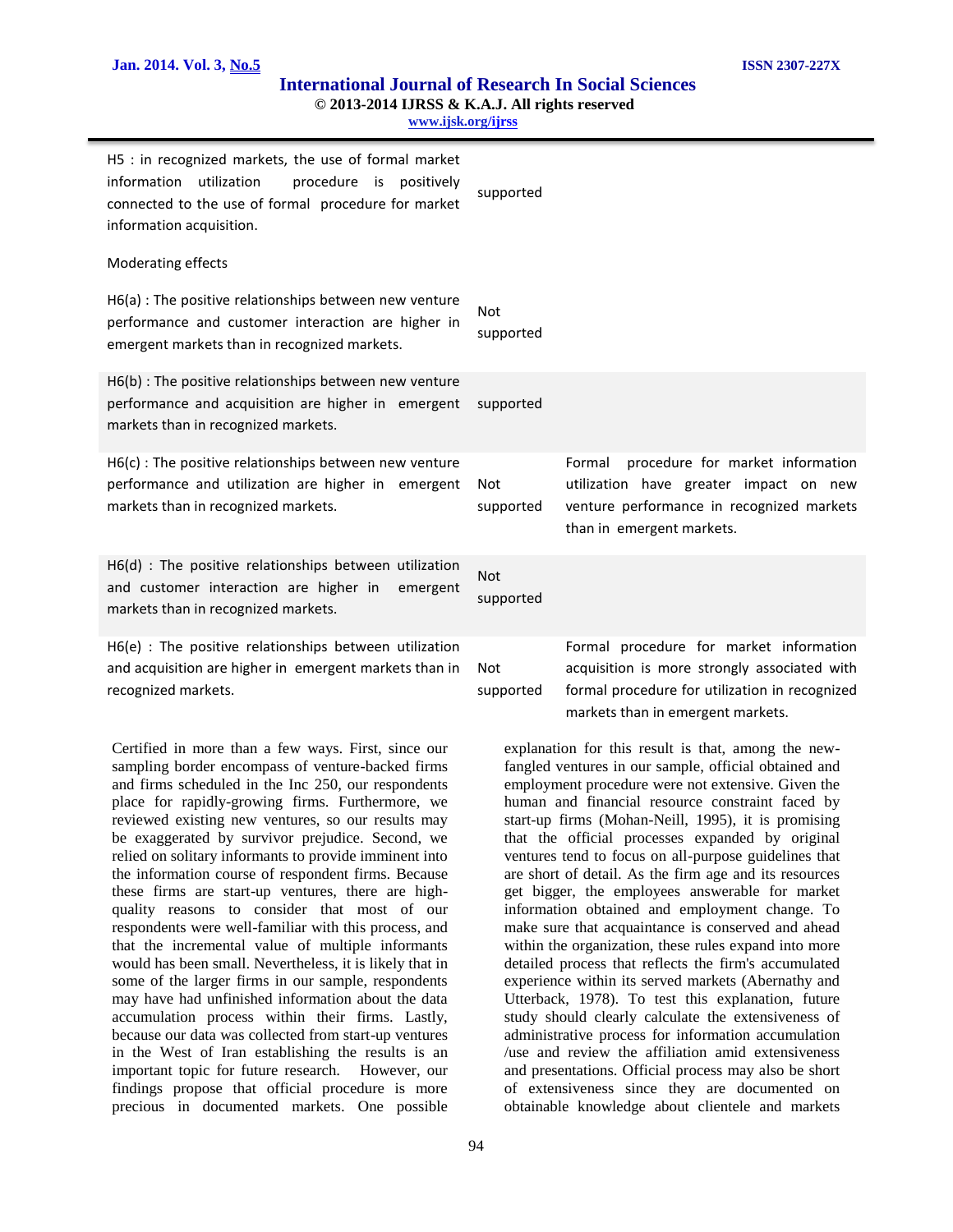(Day, 1994). As a result, when client state is changing or novel sections are growing, prioritizations predictable on obtainable knowledge may show the way to delays in detecting developing market propensity. Likewise, official employment process that prioritize information documented on accessible knowledge may guide firms to underrate information about changing client tastes or developing sections when making product intend or communication verdict. Thus prospect study should discover the degree to which the official information process used by new-fangled ventures vigor the ways in which market information is composed and used within the firm. A second surprising consequence involves the pessimistic association flanked by the level of client contact and the height of official process for information service. One probable clarification for the unenthusiastic association amid client interaction and the use of official information service process is that firms with high stage of purchaser interaction use a smaller amount of market information in their decision-making process. If this explanation is accurate, then firms with elevated

# **References**

- 1. 1-Abernathy, W.J., Utterback, J.M., 1978. Patterns of industrial innovation. Technology Review 80 (7), 40–47.
- 2. 2-Achrol, R.S., Reve, T., Stern, L.W., 1983. The environment of marketing channel dyads: a framework for competitive analysis. Journal of Marketing 47 (4), 55–67.
- 3. 3-Anderson, J.C., Gerbing, D.W., 1982. Some methods for respecifying measurement models to obtain unidimensional construct measurement. Journal of Marketing Research 19 (4), 453–460.
- 4. 4-Anderson, J.C., Gerbing, D.W., 1988. Structural equation modeling in practice: a reviewand recommended two-step approach. Psychological Bulletin 103 (3), 411–423.
- 5. 5-Baker, W.E., Sinkula, J.M., 2007. Does market orientation facilitate balanced innovation programs? An organizational learning perspective. Journal of Product Innovation Management 24 (4), 316–334.
- 6. 6-Campbell, A.J., 2003. Creating customer knowledge competence: managing customer relationship management programs strategically. Industrial Marketing Management 32 (5), 375– 383.
- 7. 7-Castrogiovanni, G.J., 1996. Pre-startup planning and the survival of new small businesses: theoretical linkages. Journal of Management 22 (6), 801–822.

levels of client communication should account fewer in official use of market information. To test this possibility, future study should gather detach measures of official and in official process for information employment. Another probable explanation for this result is that, as an effect of close interactions with clientele, firms feel convinced about customer reactions to product and communication enterprises. As a result, the noticed benefits of official information procedure may be lower than the noticed cost of establishing such procedures. This explanation could be experienced by measuring the observed benefits that entrepreneurs quality to official process for market information service and examining the association amid noticed benefits and the height of client interaction. Other research opportunities arise from extensions of the theoretical model examined in this paper. The research described here paying attention on the straight bang of market information process on firm presentation. We suppose that this focal point is suitable in start-up business enterprises, which lack documented product lines that generate important income for the firm.

- 8. 8-Chrisman, J.J., McMullan, E., Hall, J., 2005. The influence of guided preparation on the longterm performance of new ventures. Journal of Business Venturing 20 (6), 769–791.
- 9. 9-Christensen, C.M., Bower, J.L., 1996. Customer power, strategic investment, and the failure of leading firms. Strategic Management Journal 17 (3), 197–218.
- 10. 10-Cochrane, J.H., 2005. The risk and return of venture capital. Journal of Financial Economics 75 (1), 3–52.
- 11. 11-Coviello, N.E., Brodie, R.J., Munro, H.J., 2000. An investigation of marketing practice by firm size. Journal of Business Venturing 15 (5), 523–545.
- 12. 12-Day, G.S., 1994. The capabilities of marketdriven organizations. Journal of Marketing 58 (4), 37–52.
- 13. 13-Day, G.S., Nedungadi, P., 1994. Managerial representations of competitive advantage. Journal of Marketing 58 (2), 31–44.
- 14. 14-De Luca, L.M., Atuahene-Gima, K., 2007. Market knowledge dimensions and crossfunctional collaboration: examining the different routes to product innovation performance. Journal of Marketing 71 (1), 95–112.
- 15. 15-Fornell, C., Larcker, D.F., 1981. Evaluating structural equation models with unobservable variables and measurement error. Journal of Marketing Research 18 (1), 39–50.
- 16. 16-Gompers, P., Lerner, J., Scharfstein, D., 2005. Entrepreneurial spawning: public corporations